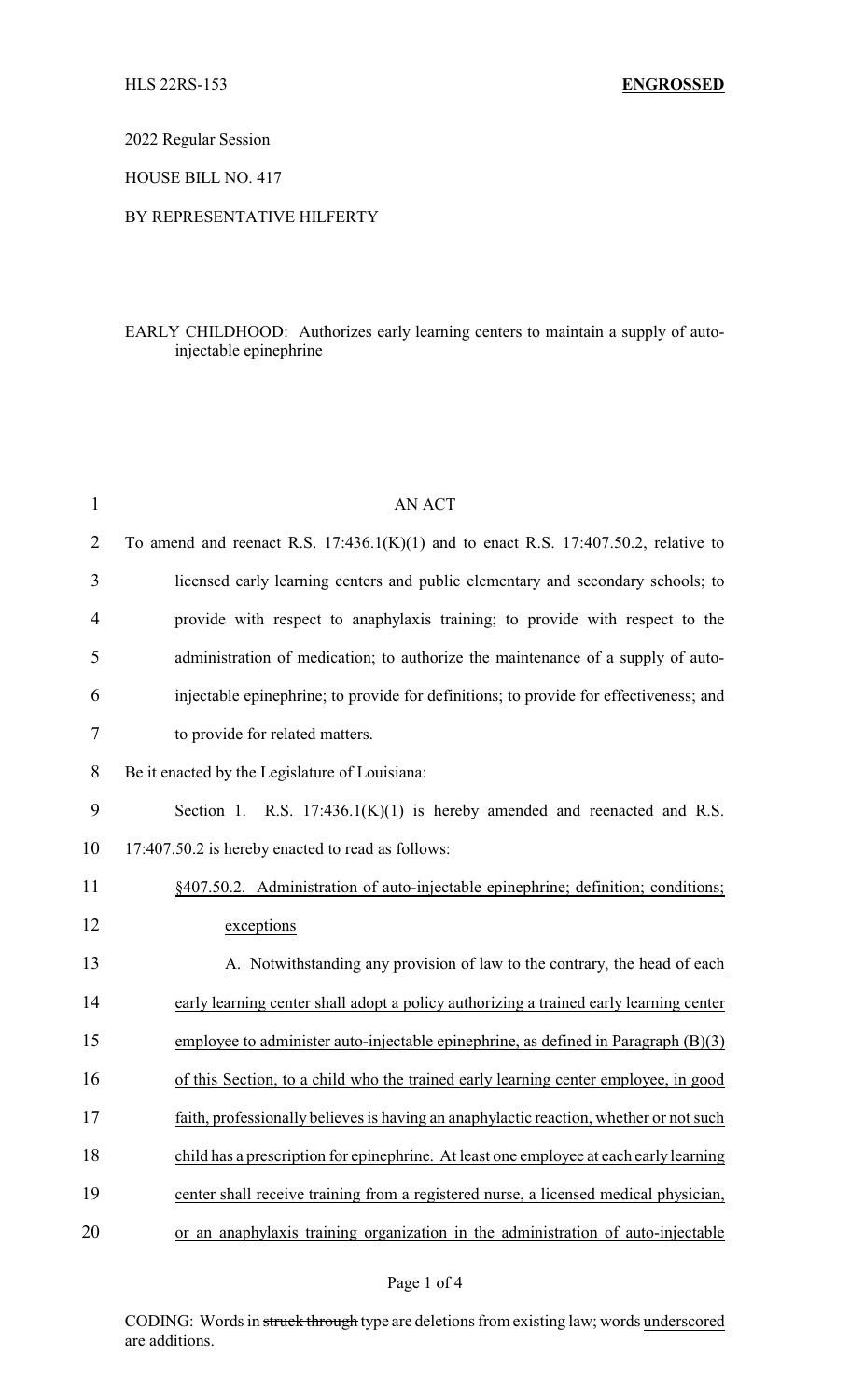| $\mathbf{1}$   | epinephrine. Such training may be considered continuing education and be applied       |
|----------------|----------------------------------------------------------------------------------------|
| $\overline{2}$ | to the early learning center's annual continuing education requirements. The trained   |
| 3              | employee may administer the auto-injectable epinephrine to respond to a child's        |
| 4              | anaphylactic reaction under a standing protocol from a physician licensed to practice  |
| 5              | medicine in the state.                                                                 |
| 6              | B.(1) Each early learning center may maintain a supply of auto-injectable              |
| 7              | epinephrine at the center in a secure and easily accessible location. A healthcare     |
| 8              | professional authorized to prescribe medications may prescribe epinephrine auto-       |
| 9              | injectors in the name of the early learning center to be maintained for use when       |
| 10             | deemed necessary pursuant to the provisions of this Section.                           |
| 11             | Each early learning center shall distribute the policy required by this<br>(2)         |
| 12             | Section to all parents or other legal guardians.                                       |
| 13             | $(3)(a)$ For the purposes of this Section, "auto-injectable epinephrine" means         |
| 14             | a medical device for the immediate self-administration or assisted-administration of   |
| 15             | epinephrine by or to a person at risk for anaphylaxis.                                 |
| 16             | (b) For the purposes of this Section, an anaphylaxis training organization is          |
| 17             | a nationally recognized organization that provides anaphylaxis education or a          |
| 18             | training program whose leadership includes a physician authorized to practice          |
| 19             | medicine and surgery or osteopathic medicine and surgery and who is board-certified    |
| 20             | in allergy and immunology as that designation is issued by a medical specialty         |
| 21             | certifying board recognized by the American Board of Medical Specialties or            |
| 22             | American Osteopathic Association.                                                      |
| 23             | C. The following are not liable for damages in a civil action for injury, death,       |
| 24             | or loss to person or property that allegedly arises from an act or omission associated |
| 25             | with epinephrine training, unless the act or omission constitutes willful or wanton    |
| 26             | misconduct:                                                                            |
| 27             | (1) A licensed early learning center.                                                  |
| 28             | (2) An employee of a licensed early learning center.                                   |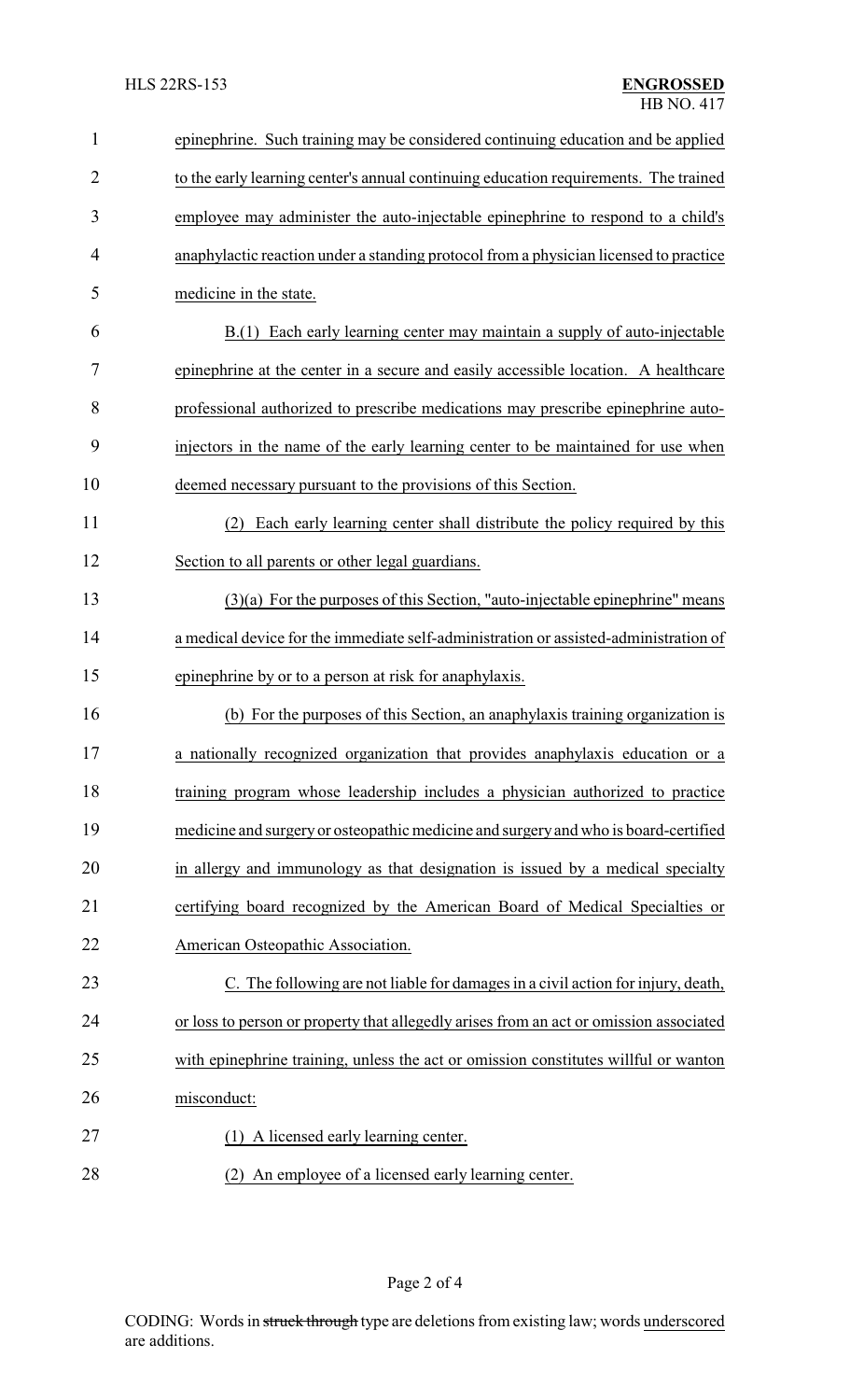| $\mathbf{1}$   | A licensed health professional authorized to prescribe drugs who<br>(3)                |
|----------------|----------------------------------------------------------------------------------------|
| $\overline{2}$ | personally furnishes or prescribes epinephrine auto-injectors to or consults with an   |
| 3              | early learning center.                                                                 |
| 4              | (4) An anaphylaxis training organization and its personnel.                            |
| 5              | $\ast$<br>$\ast$<br>∗                                                                  |
| 6              | Administration of medication; definition; conditions; restrictions;<br>§436.1.         |
| 7              | exceptions                                                                             |
| 8              | $\ast$<br>$\ast$<br>∗                                                                  |
| 9              | K.(1) Notwithstanding any provision of law or any rule, regulation, or policy          |
| 10             | to the contrary, the governing authority of each public elementary and secondary       |
| 11             | school shall adopt a policy authorizing a school nurse or trained school employee to   |
| 12             | administer auto-injectable epinephrine, as defined in Subparagraph $(J)(4)(a)$ of this |
| 13             | Section, to a student who the school nurse or trained school employee, in good faith,  |
| 14             | professionally believes is having an anaphylactic reaction, whether or not such        |
| 15             | student has a prescription for epinephrine. At least one employee at each school       |
| 16             | shall receive training from an anaphylaxis training organization, a registered nurse,  |
| 17             | or a licensed medical physician in the administration of auto-injectable epinephrine.  |
| 18             | The school nurse or trained employee may administer the auto-injectable epinephrine    |
| 19             | to respond to a student's anaphylactic reaction, under a standing protocol from a      |
| 20             | physician licensed to practice medicine in the state. For the purposes of this         |
| 21             | Paragraph, an anaphylaxis training organization means a nationally recognized          |
| 22             | organization that provides anaphylaxis education or a training program whose           |
| 23             | leadership includes a physician authorized to practice medicine and surgery or         |
| 24             | osteopathic medicine and surgery and who is board-certified in allergy and             |
| 25             | immunology as that designation is issued by a medical specialty certifying board       |
| 26             | recognized by the American Board of Medical Specialties or American Osteopathic        |
| 27             | Association.                                                                           |